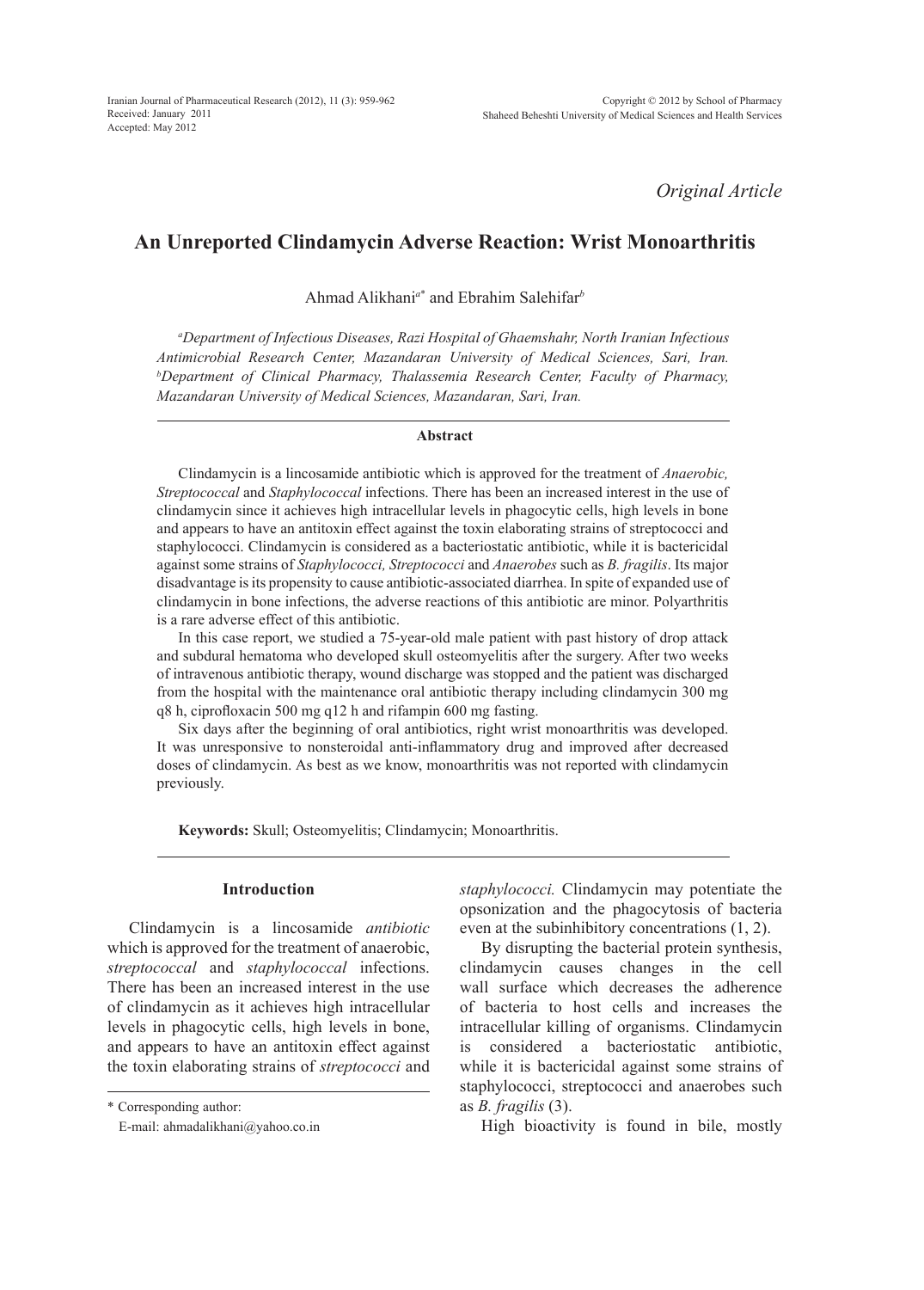as the *N*-dimethyl metabolite; this represents a minor route of excretion and accounts for the activity assayed in feces after the parenteral administration (4, 5). The activity of clindamycin in feces persists for at least 5 days after 48 h of parenteral administration and is associated with a major reduction in the population of sensitive bacteria in the colon that lasts for up to 14 days (6). The concentration of clindamycin in bile is markedly diminished or absent when the common bile duct is obstructed (7-9).

Diarrhea has been reported in 2 to 20 percent of those receiving clindamycin. Typically, the diarrhea is mild and self-limited in nature and resolves upon discontinuation of the drug. Clindamycin has been frequently implicated in antibiotic-associated diarrhea due to *C. difficile* (10, 11). Other gastrointestinal side effects have been reported with clindamycin. These include nausea, vomiting, flatulence, metallic taste, anorexia, and esophagitis.

Maculopapular rash has been noted in up to 10 percent of patients receiving clindamycin. Other reactions such as drug fever, eosinophilia, erythema multiforme, and urticaria have also been reported. Some cases have resembled Stevens-Johnson syndrome. Although rare, cardiopulmonary arrest and hypotension have been reported with rapid intravenous infusions of clindamycin.

Injection-site pain and swelling have been reported with the use of intravenous and intramuscular clindamycin. Thrombophlebitis may occur with infusions of intravenous clindamycin. Less common adverse reactions reported with the use of clindamycin includes the elevation of liver transaminases, jaundice and polyarthritis. Hematopoietic effects such as neutropenia, leukopenia, agranulocytosis, and thrombocytopenic purpura have also been reported. Renal dysfunction associated with the use of clindamycin is rare, but may be characterized through oliguria, azotemia and proteinuria (12, 13).

## *Case report*

Two months ago, a 75-year-old male with past history of drop attack and subdural hematoma was treated surgically with open drainage and received cephalexin capsule q6 h. One month after the surgery, he developed wound infection and received antibiotic and surgical debridement. Due to the persistent wound discharge, infectious diseases specialist consultation was requested and skull osteomyelitis was suggested. A CT scan of his brain showed irregularities of bone border. Past medical and drug history was negative. Other findings were normochromicnormocytic anemia, negative CRP, normal WBC count and an elevated ESR equal to 50 mm/h. In wound culture, the methicillinsensitive *Staphylococcus aureus* was grown.

Considering all clinical and paraclinical evidences compatible with skull osteomyelitis, intravenous (IV) 1 g of vancomycin q12 h plus 500 mg of oral ciprofloxacin q12 h and 600 mg of rifampin daily begun and the patient transferred to the infectious ward. The debridement of infected soft tissues and bone was performed through a neurosurgeon. After two weeks of intravenous antibiotic therapy, wound discharge was stopped and the patient was released from the hospital with the maintenance oral antibiotic therapy including clindamycin 300 mg q8h, ciprofloxacin 500 mg q12 h and rifampin 600 mg fasting.

After six days, the patient developed right wrist swelling, erythema and limitation of motion without fever, chills, night sweating, urinary problem and involvement of other joints. Except for the findings in the right wrist and arthritis without local swelling or tenderness that is compatible with tendinitis, other physical examinations were normal. The laboratory findings were as following: ESR: 31 mm/h, CRP: +1, Wright and Coombs Wright tests, rheumatoid factor and anti CCP were negative and uric acid was 4.5. BUN, Cr and U/A were normal.

The arthritis was unresponsive to a fiveday course of treatment with Gelofen. After the reduction of clindamycin dosage to 150 mg q8 h, arthritis improved and triple therapy continued with clindamycin, ciprofloxacin 500 mg q12h and rifampin 600 mg fasting for three months. In follow-up visits, the wound was normal and the patient had no problem after 3 months.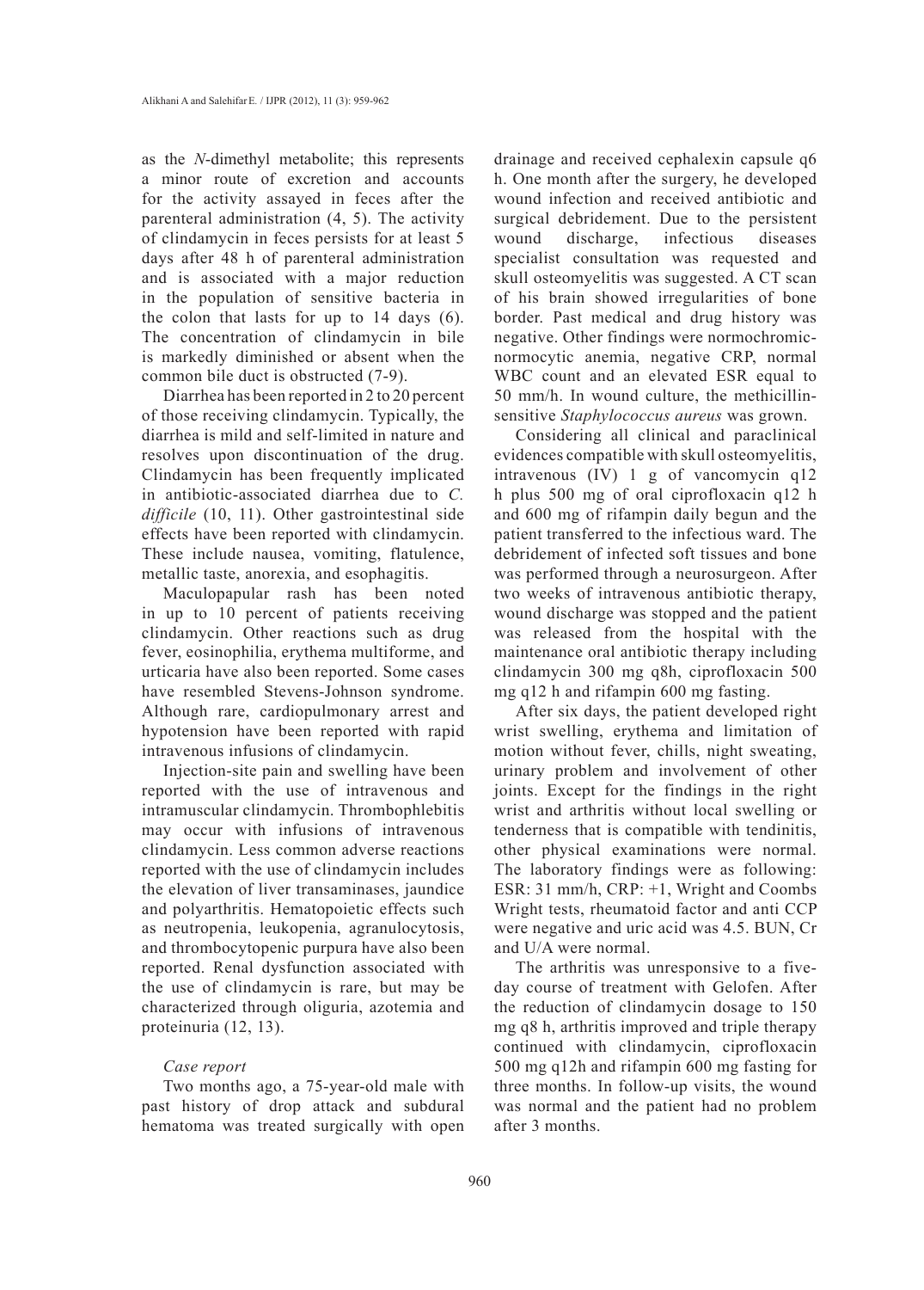# **Results and Discussion**

In spite of the expanded use of clindamycin in bone infections, the adverse reactions of this antibiotic are minor. Polyarthritis is the only joint adverse reaction that has been reported rarely and the monoarthritis has not been reported in articles.

In a study by Norden *et al*., clindamycin was used alone for the treatment of experimental osteomyelitis due to *Staphylococcus aureus* in rabbits. The results of a four-week treatment with clindamycin for chronic experimental staphylococcal osteomyelitis, were significantly better than those obtained with any other single agent used in prior studies and were generally as good as those with combination therapy that included rifampin (14).

Calcagno *et al.* reported that osteomyelitis of the skull (SO) is a rare condition. The infection may complicate community-acquired sinusitis, otitis, or mastoiditis, in which case, the skull base is affected most commonly. The flora typically seen in these conditions, such as *Staphylococcus pneumonia* and *H. influenzae*, tends also to be responsible for the SO. Osteomyelitis also may follow neurosurgical procedures that breach the skull, in which case, the pathogens frequently are typical cutaneous flora such as *Staphylococcus aureus* or *coagulase-negative staphylococci* (15).

Clindamycin phosphate was used in the treatment of 29 children with osteomyelitis by Rodriguez *et al*. The usual dose was 50 mg/Kg/day intravenously for approximately three weeks followed by oral clindamycin palmitate at home in a dose of 30 mg/Kg/day for an additional six weeks. *Staphylococcus aureus* was isolated in 22 of 29 cases: 96% of strains were penicillin resistant. There was prompt clinical and bacteriologic response shortly after the initiation of clindamycin therapy. Good bone penetration of the drug was observed  $(16)$ .

In one report from FDA and community, 6, 211 people who took clindamycin Hcl and had side effects were studied. Common side effects, effectiveness and long term effects of the drug were included in this assay. Multiple side effects were reported in it and there was no articular adverse effect (17).

Many authors reported their clinical experience in patients with osteomyelitis (OM) of the jaw, focusing on aspects of antimicrobial resistance. *Viridans streptococci* were the most commonly isolated agents that were resistant to clindamycin. It was suggested that in patients with prior antibiotics exposure, a high percentage of infections were caused through clindamycin-resistant microorganisms; therefore, beta-lactams should be the antibiotic of choice. In penicillin-allergic cases, the new fluoroquinolones, probably in combination with rifampin and/or clindamycin, could be a promising alternative (18).

Although arthritis is an adverse reaction of clindamycin, as reported by many authors, clindamycin could be used in the treatment of arthritis and osteomyelitis (15, 16, 18, 19).

In study of Geddes *et al*, clindamycin has also been used for the treatment of septic arthritis. In a trial on fifty-four patients with acute and chronic septic arthritis and osteomyelitis, forty-seven responded satisfactorily. Adverse reactions were observed in 9 patients but all were minor (19).

Polyarthritis, has also been reported as a rare adverse effect of clindamycin in the majority of drug reaction reports (0.21%) (21). The age of people who had polyarthritis when taking clindamycin hydrochloride was greater than 60 years old (20, 21).

Ducroix-Roubertou *et al* reported an extra colonic manifestation of *C. difficile* infections. They reported the case of a monoarticular arthritis following pseudomembranous colitis. A 45-year-old man was admitted for fever and monoarthritis of the left knee, 8 days after the onset of a *C. difficile* enterocolitis associated with urethritis  $(22)$ .

Although we should consider that monoarthritis may be associated with pseudomembranous colitis due to clindamycin, monoarthritis as a pure adverse effect of clindamycin was not reported until now.

# **Conclusion**

Monoarthritis should be considered as a rare adverse effect of clindamycin and could be managed with dose-reduction strategy.